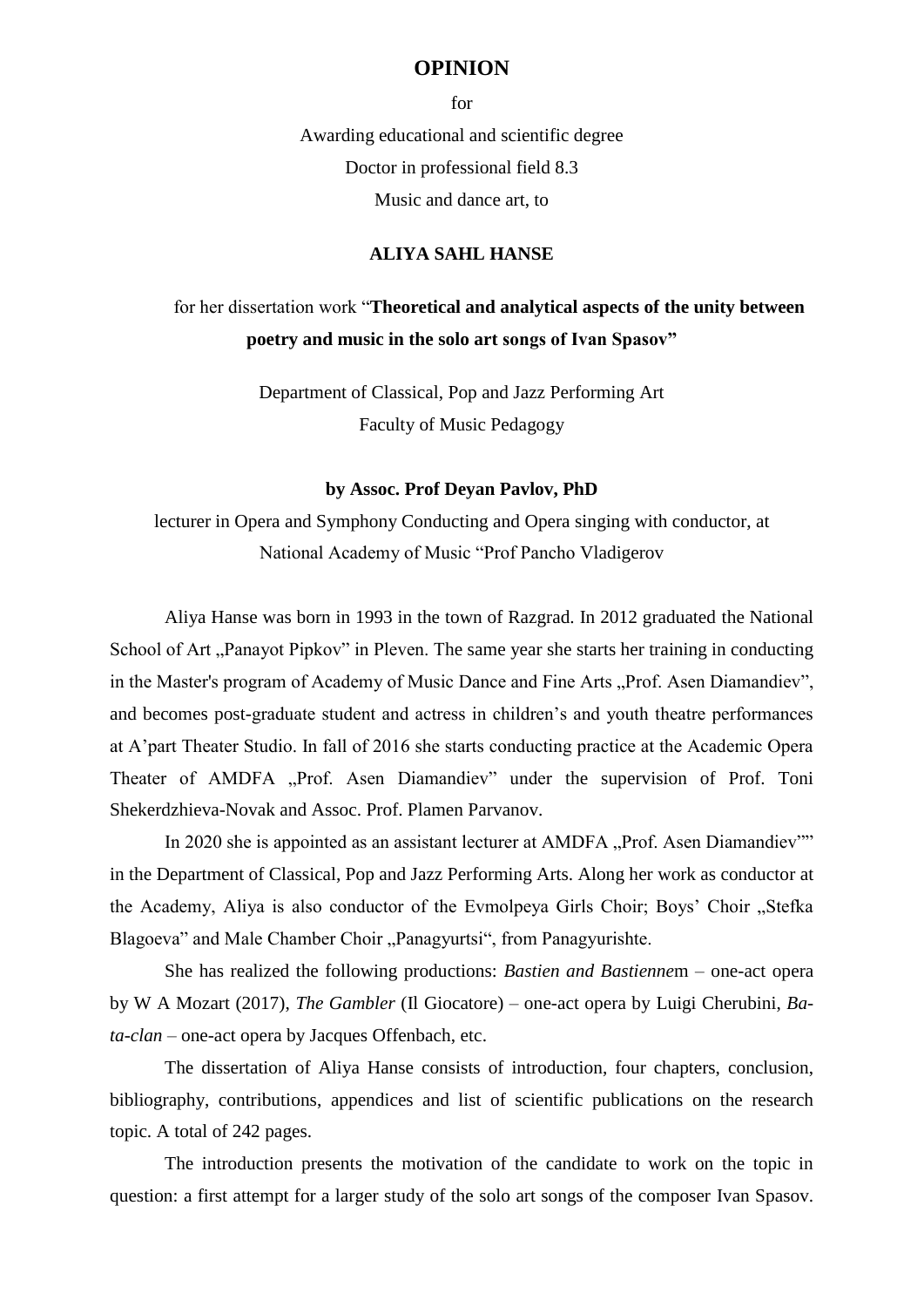The need for theoretical - analytical perspective and immersion into the beliefs and views of the artist, the motivation is dictated by the interest in the person Ivan Spasov inextricably linked with the abstract thinking, creative individualism and the specifics of verbal and technological features in the construction of song scores. The tasks of the work are logically chosen and arranged in order of importance: research, chronology, attempt at periodization, analysis of the poetic material and musical analysis of the solo artistic songs.

The first chapter is an overview of the musical culture of the  $20<sup>th</sup>$  century worldwide and the connection of the Bulgarian musical culture in the same period, as the work of Ivan Spasov is part of it.

The second chapter is entirely dedicated to the artist Ivan Spasov. It is built on the personal publications and offers periodization, as an attempt to organize the study of the genre branch.

The third chapter discusses the choice and messages of the poetic texts on which his works are written. The personal attitude is traced both emotionally, and ideologically and aesthetically in the choice of texts by individual poets. The motivation and arguments refracted through the prism of personal perception and interpretation of each text with which Ivan Spasov worked, and the fact that in the interpretation of each vocal work the verbal text is leading.

The fourth chapter systematizes and theoretically interprets musical analyzes of the works of Ivan Spasov. It begins with the solo art songs, as they are listed by name with the author of the text, the composition necessary for the performance of the specific work and the year of writing. Following is a thorough analysis of the composer's creative periods, his reflections, the development over the years of his style, aleatorics - based on the independence of the vocal and instrumental part from each other. The vertical relations in the scores, which have no established order. The use of recording tape as a multi-layered construction of the overall image of the main idea in a given work. In Chapter 4.2 Analyzes of the musical structure, Aliya Hanse presents an analysis on a structural - formal and artistic level and focuses on the creative solutions, approaches and means by which the solo songs are realized. The development of the early solo art songs, through the "12-tone style" of Ivan Spasov in the 1960s, the principle of chance (aleatorics), which is widely used in his work in the 1970s, chamber - vocal genre in the work of Ivan Spasov turned out to be favorable for finding an analogue with the creative tendencies of the century. The artistic solutions of the considered songs have similarities in the field of sonorism established in the second half of the 20-th century by many composers.

The appendix to the paper contains interviews with Prof Vasilka Spasova, Prof Roxana Bogdanova, and Assoc. Prof Zornitsa Petrova.